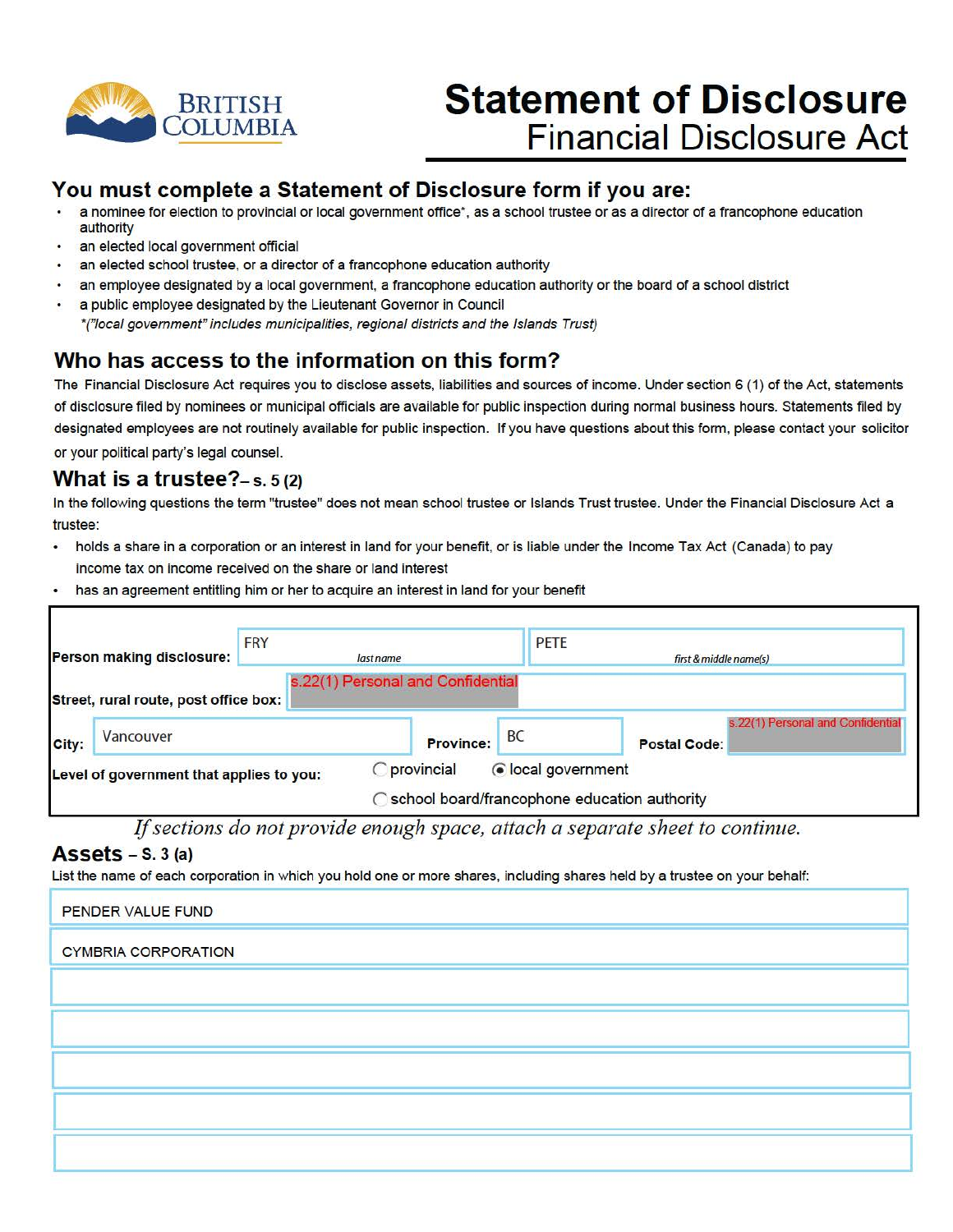### **Liabilities – s. 3 (e)**

List all creditors to whom you owe a debt. Do not include residential property debt (mortgage, lease or agreement for sale), money borrowed for household or personal living expenses, or any assets you hold in trust for another person:

| creditor's name(s) | creditor's address(es) |
|--------------------|------------------------|
|                    |                        |
|                    |                        |
|                    |                        |
|                    |                        |
|                    |                        |
|                    |                        |
|                    |                        |
|                    |                        |
|                    |                        |
|                    |                        |
|                    |                        |
|                    |                        |
|                    |                        |
|                    |                        |
|                    |                        |
|                    |                        |

#### **Income – s. 3 (b-d)**

List each of the businesses and organizations from which you receive financial remuneration for your services and identify your capacity as owner, part-owner, employee, trustee, partner or other (e.g. director of a company or society).

- Provincial nominees and designated employees must list all sources of income in the province.
- Local government officials, school board officials, francophone education authority directors and designated employees must list only income sources within the regional district that includes the municipality, local trust area or school district for which the official is elected or nominated, or where the employee holds the designated position

| your capacity                | name(s) of business(es)/organization(s) |  |
|------------------------------|-----------------------------------------|--|
| <b>CITY COUNCILLOR</b>       | <b>CITY OF VANCOUVER</b>                |  |
| <b>DIRECTOR</b>              | UNION OF BC MUNICIPALITIES              |  |
| ALTERNATE DIRECTOR/COMMITTEE | <b>METRO VANCOUVER</b>                  |  |
| <b>PROPRIETOR</b>            | dba PETE DIGIBOY                        |  |
|                              |                                         |  |
|                              |                                         |  |

#### **Real Property – s. 3 (f)**

List the legal description and address of all land in which you, or a trustee acting on your behalf, own an interest or have an agreement which entitles you to obtain an interest. Do not include your personal residence.

- Provincial nominees and designated employees must list all applicable land holdings in the province
- Local government officials, school board officials, francophone education authority directors and designated employees must list only applicable land holdings within the regional district that includes the municipality, local trust area or school district for which the official is elected or nominated, or where the employee holds the designated position

| legal description(s) | address(es) |
|----------------------|-------------|
|                      |             |
|                      |             |
|                      |             |
|                      |             |
|                      |             |